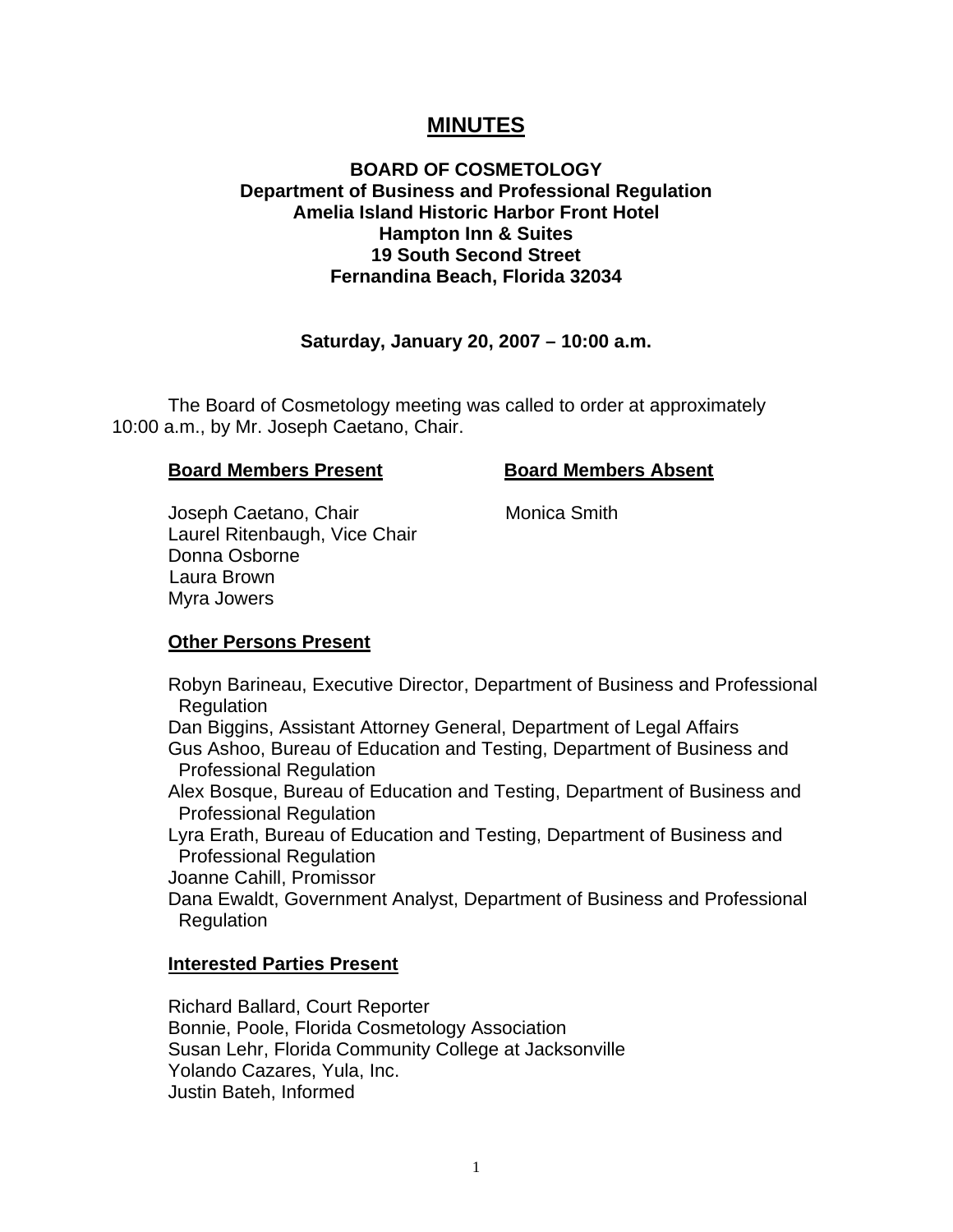The meeting was opened with a roll call and a quorum was established. Chair Joseph Caetano excused Ms. Monica Smith's absence from the meeting.

#### **Approval of Minutes: November 20, 2006**

Mrs. Laura Brown moved to approve the minutes from the November 20, 2006, board meeting. Ms. Donna Osborne seconded the motion to approve the minutes and the motion passed unanimously.

#### **Approval of Minutes: November 21, 2006**

Mrs. Brown moved to approve the minutes from the November 21, 2006, board meeting. Ms. Osborne seconded the motion to approve the minutes and the motion passed unanimously.

## **Applications**

# **Applications for Hair Braiding Courses**

 Brevard Community College After review and discussion of the course application, Mrs. Brown moved to approve the application. Vice Chair Laurel Ritenbaugh seconded the motion. The motion passed unanimously.

## **Applications for Hair Wrapping Courses**

Brevard Community College

 After review and discussion of the course application, Mrs. Brown moved to approve the application. Ms. Osborne seconded the motion. The motion passed unanimously.

#### **Applications for Body Wrapping Courses**

- ASM Beauty World Academy
	- After review and discussion of the course application, Vice Chair Ritenbaugh moved that the board deny the application based on the weight loss and inch reduction claim, incorrect terminology of a nail technician 'license' instead of nail technician 'registration', the reference to the professions of barbering and massage therapy are not applicable to the cosmetology profession and various misspellings throughout the material. Mrs. Brown seconded the motion and the motion passed unanimously.
- **Artistic School of Nail & Cosmetology**  After review and discussion of the course application, Vice Chair Ritenbaugh moved that the board deny the application based on a specific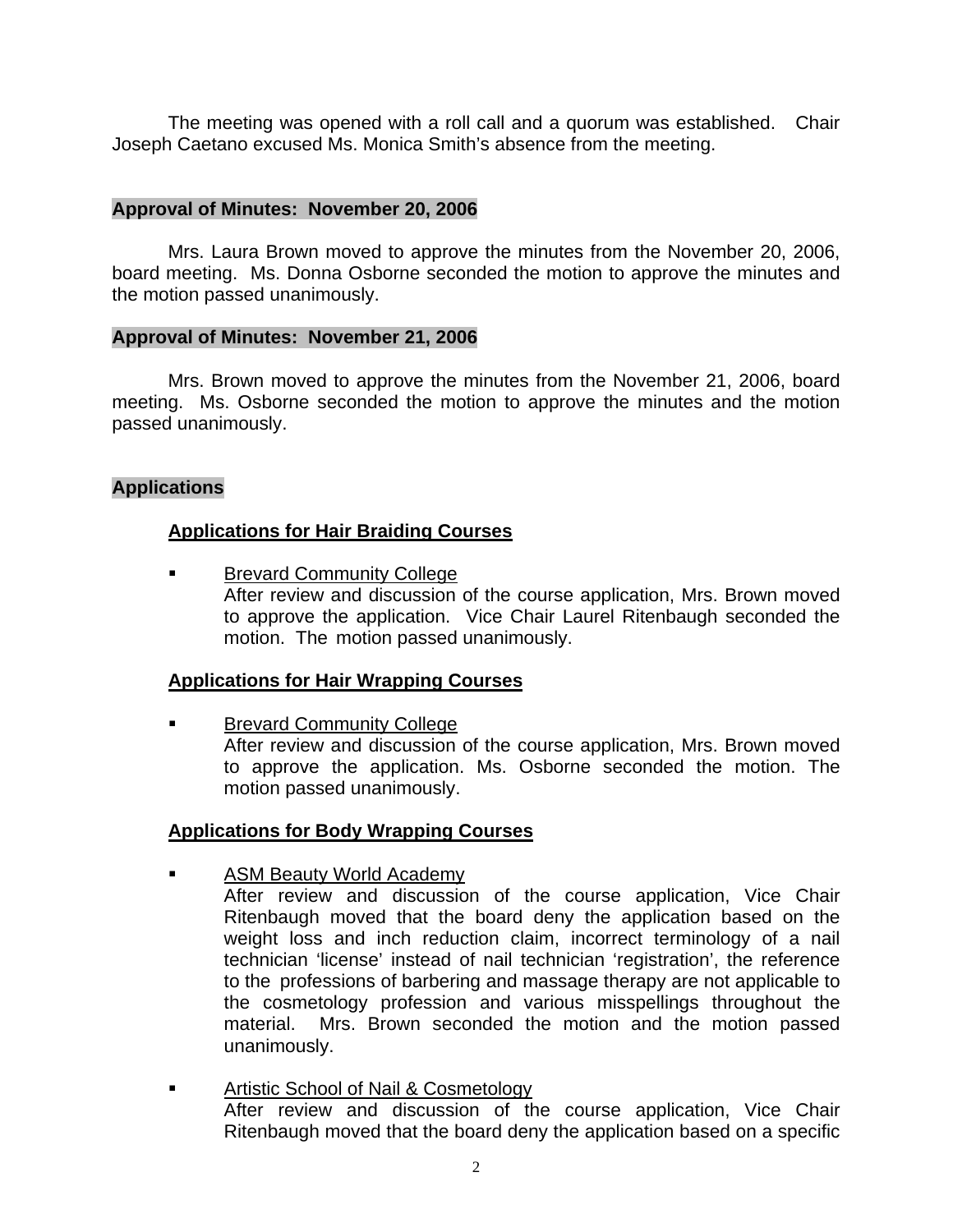product line reference since that could possibly be misinterpreted as the product being endorsed by the Board of Cosmetology. Ms. Myra Jowers seconded the motion and the motion passed unanimously.

#### **Initial HIV/AIDS Course Applications**

 Brevard Community College Vice Chair Ritenbaugh moved to approve the application. Ms. Osborne seconded the motion. The motion passed unanimously.

#### **Committee Reports**

# **Continuing Education Committee – Laura Brown, Chair**

Mrs. Brown had no additional report at this time.

## **Rules Committee – Donna Osborne, Chair**

Ms. Osborne had no additional report at this time.

# **Legislative Committee – Donna Osborne, Chair**

 Ms. Osborne informed the board that she had been contacted by the Florida Association of Beauty Professionals and that they intended to present proposed legislation during the 2007 legislative session which would include booth renter registration, being the sole provider for cosmetology continuing education and other initiatives.

## **Old Business**

## **Proposed Cosmetology Legislation – HB117**

 Ms. Susan Lehr, Florida Community College at Jacksonville, reported that HB117 has been filed by Representative Jennifer Carroll and that the bill is similar to HB771 as filed in 2006. The differences between HB117 and HB771 are the statutory fee increases were removed; the educational hour requirement for a hair braider was not increased; the definition for a hair braider was returned to read "one's own natural hair" and the internship program language that was added to last year's bill has been removed. Ms. Lehr stated that she anticipated HB117 to be amended to add the creation of the internship program but does not believe that many schools will elect to offer internship programs. Ms. Lehr indicated Senator Stephen Wise will sponsor the Senate companion to HB117 and that she will notify the board members by email when the Senate companion bill is filed.

 Ms. Lehr informed the board that she met with a new cosmetology organization Florida Association for Beauty Professionals, and that they presented their proposed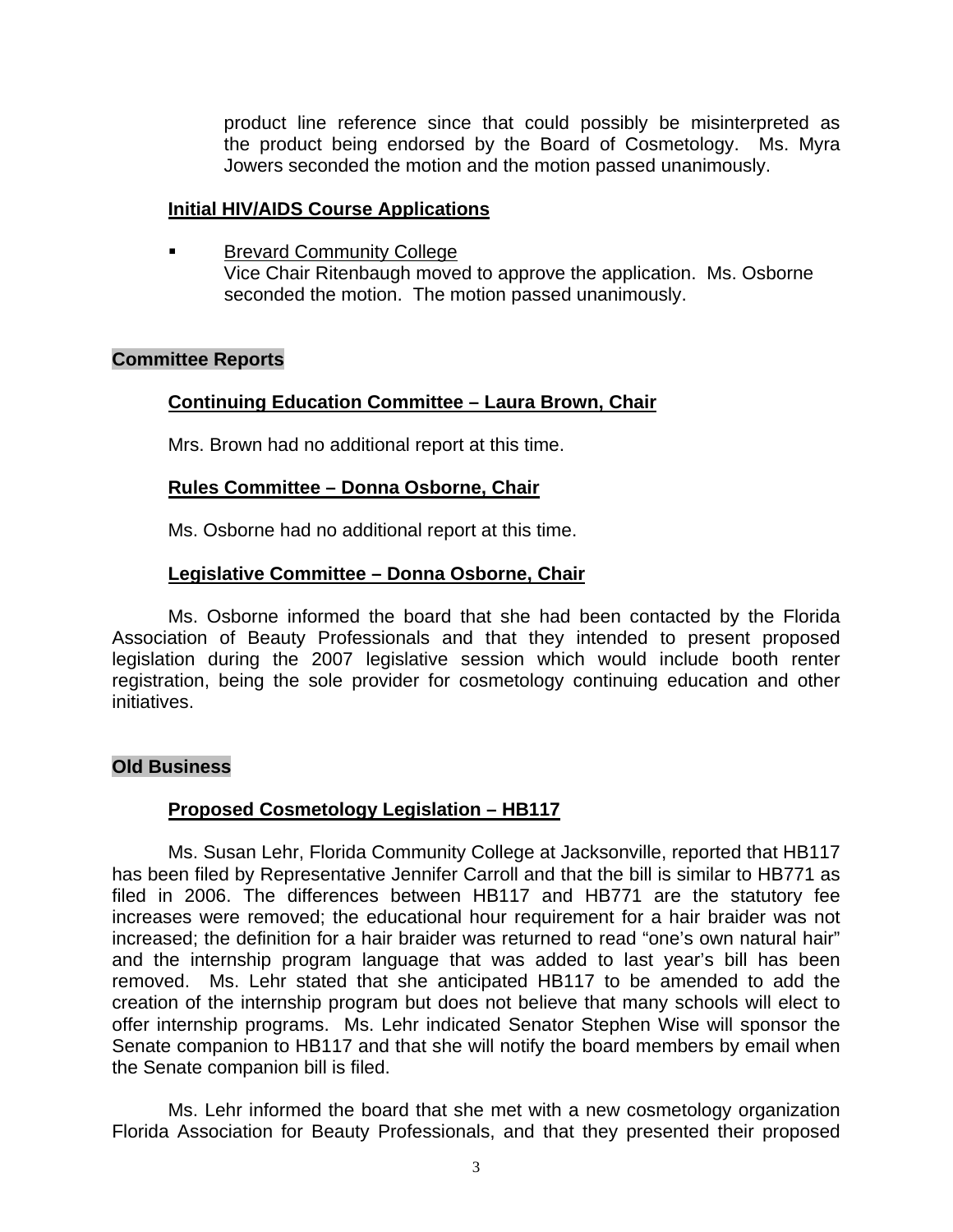legislation in hopes to merge the two proposals. Their goals are to be the sole provider for continuing education; mandatory examination application review by their association before submitting to the Department of Business and Professional Regulation for examination approval; to administer the cosmetology licensing examination; expedited application processing for endorsement applicants as well as privatizing services that are currently provided by the department and the board. Ms. Lehr indicated that they presented the proposal to Representative Carroll and Representative Carroll was not interested in merging the two bills.

 With anticipation of the legislation passing, Ms. Robyn Barineau, Executive Director, stated that the board should plan on conducting a Rules workshop at their board meeting in July.

## **Licensure Application for Mavery C. Fuentes**

 Ms. pulled the licensure application for Mavery C. Fuentes from the agenda since her application is incomplete and was it included on this agenda prematurely. Once Ms. Fuentes is ready for licensure, the application will be presented at that time.

# **Update Of Proposed Sanitation Flyer for Salons**

 The board reviewed two versions of the proposed salon flyer/consumer protection notice that the department's Communications Office revised. Discussion ensued regarding the method of distribution to salons. It was suggested that the flyer be mailed with the salon renewal notice or have inspectors distribute the flyer to the salons at the time of inspection. The board requested Mr. Biggins draft rule language to require salons to post the consumer protection notice with their most current inspection sheet. Mr. Biggins will open Rule 61G5-20.004, Florida Administrative Code, for development. This matter will be discussed further at the next board meeting.

 Ms. Bonnie Poole, Florida Cosmetology Association, stated that she did not agree with the board's decision to amend their display of documents rule to require a cosmetology salon to post the consumer protection notice and making it a citable violation.

## **New Business**

## **Unlicensed Activity Account Transfer**

 As an attempt to remain fiscally sound by eliminating the deficit in the board's operating account, by appropriate motion the board agreed to transfer \$800,000 from their unlicensed activity account to their operating account.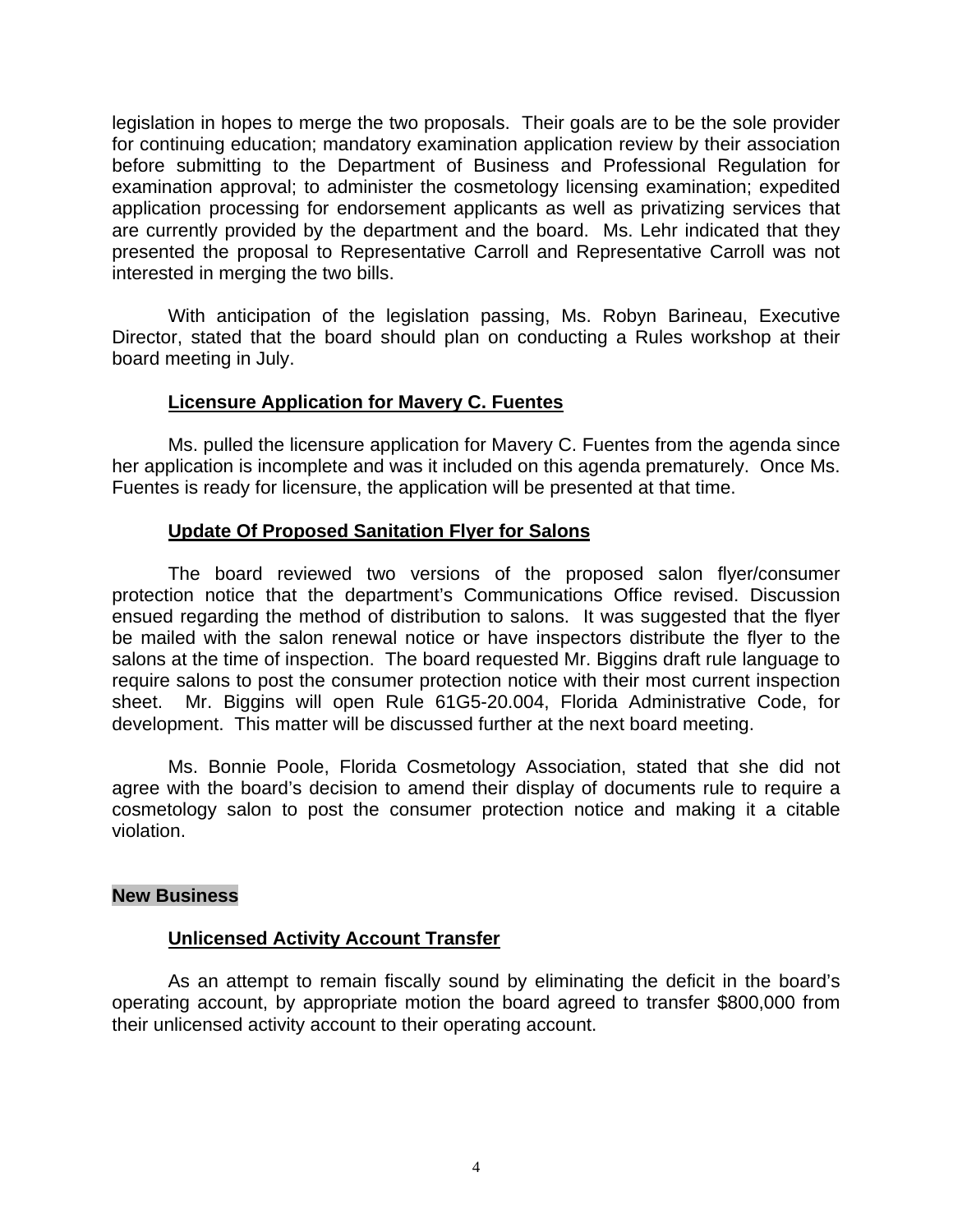#### **Other Business**

#### **Executive Directors Report**

#### Announcement of New Department Secretary, Holly Benson

 Ms. Barineau informed the board of the department's newly appointed Secretary, Holly Benson.

 Ms. Barineau also informed the board that Deputy Secretary Dennis Yecke is no longer with the department and that Mr. Andy Edwards has been appointed as Deputy Secretary of Professional Regulation.

#### Financial Report, September 30, 2006 - Operating Account Financial Report, September 30, 2006 - Unlicensed Activity Account

 As of September 30, 2006, the balance in the operating account was (\$905,636). Ms. Barineau stated that with the transfer from the unlicensed activity account, coupled with the assessment fees and with the recently approved fee changes, the board should expect to see a decrease in the deficit of the operating account balance. The December 31, 2006, reports will be available for review at the next board meeting.

#### National Accrediting Commission of Cosmetology Arts & Sciences, Inc. (NACCAS) Newsletter - Volume 2 No. 6

 Ms. Barineau informed the board that the National Accrediting Commission of Cosmetology Arts and Sciences Newsletter was included in the agenda for informational purposes.

#### National Interstate Council of State Boards of Cosmetology, Inc. (NIC) Newsletter Volume 62 No. 5

 Ms. Barineau informed the board that the National Interstate Council of State Boards of Cosmetology Newsletter was included in the agenda for informational purposes.

#### Complaints and Investigative Statistics Report July 2006–December 2006

 Ms. Barineau informed the board that the complaints and investigative statistics report for July 2006 through December 2006 was included in the agenda for informational purposes.

#### **Board Attorney's Report**

#### Board of Cosmetology Rules Report – December 2006

 Mr. Biggins informed the board that the changes to their Rule 61G5-20.004, Florida Administrative Code, Display of Documents, and Rule 61G5-32.001, Florida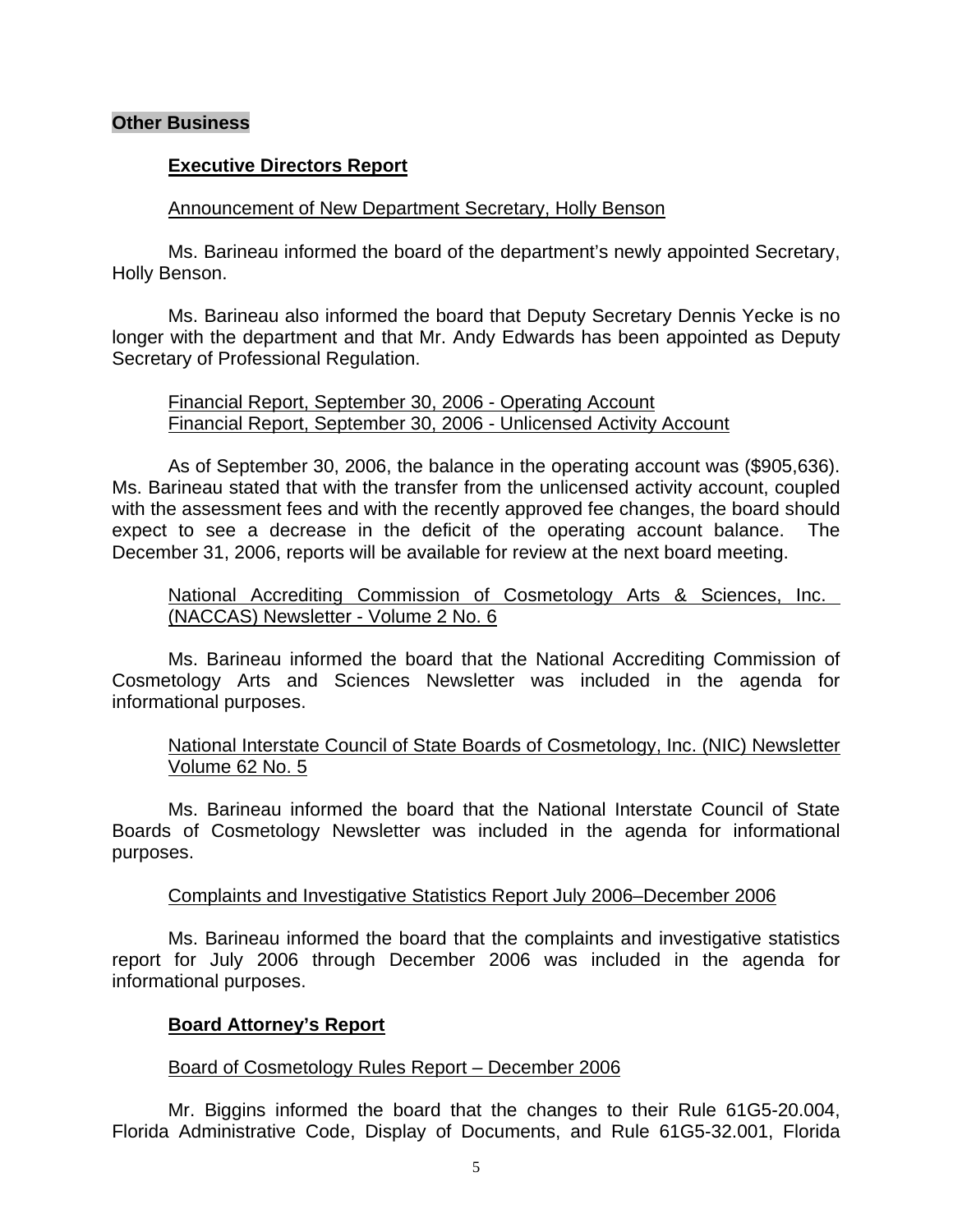Administrative Code, Continuing Education, were effective December 6, 2006.

 Mr. Biggins noted that amendments to Rule 61G5-18.0055, Florida Administrative Code, Supervised Cosmetology Practice Exception, Rule 61G5-20.001, Florida Administrative Code, Salon Defined, and Rule 61G5-20.002, Florida Administrative Code, Salon Requirements, should be adopted and effective soon.

#### **Bureau of Education and Testing**

#### Cosmetology Examination Presentation

 Representatives from the Bureau of Education and Testing provided the board with a presentation detailing the services offered by their division. The presentation focused on the cosmetology examination development. Ms. Lyra Erath, Psychometrician, informed the board that all forms of the cosmetology examination have been revised and were launched into production in mid-November. Since the newly revised exam forms were launched, the passing rates have increased substantially. The Bureau of Education and Testing staff also informed the board that they are interested in developing strategies to improve communication, such as seminars for cosmetology schools, as an attempt to identify areas of concern. The board was pleased with the performance of the new examination questions. Vice Chair Ritenbaugh asked if the pass notices provided to the candidates at the examination site could include the strength and weakness report much like the failing notice provides. Ms. Erath stated that she will explore the request and provide the board with a response at their next meeting.

## **Board Member Comments**

 Mrs. Brown asked the board members for their opinion and position on a cosmetologist or specialist posting the wallet size card of the license or registration with a photo attached at their work stations since the wallet size contains all pertinent information. After discussion, it was determined that since the wallet size card is merely a courtesy copy, it should not be posted at the work station. Ms. Barineau stated that she would include a reminder notice in the next newsletter.

## **Public Comments**

## Letter from Maya's School of Beaute, Inc. Regarding Hair Braiding Restrictions

 The board requested that Ms. Barineau extend an invitation to Ms. Maya Thomas to attend their next board meeting so that her questions and concerns regarding hair braiding restrictions can be addressed.

## Email Inquiry Regarding Required Licensure for Threading

 The board agreed that threading can be performed by a licensed cosmetologist, registered facial specialist or a registered full specialist. The board staff will respond accordingly to the email inquiry.